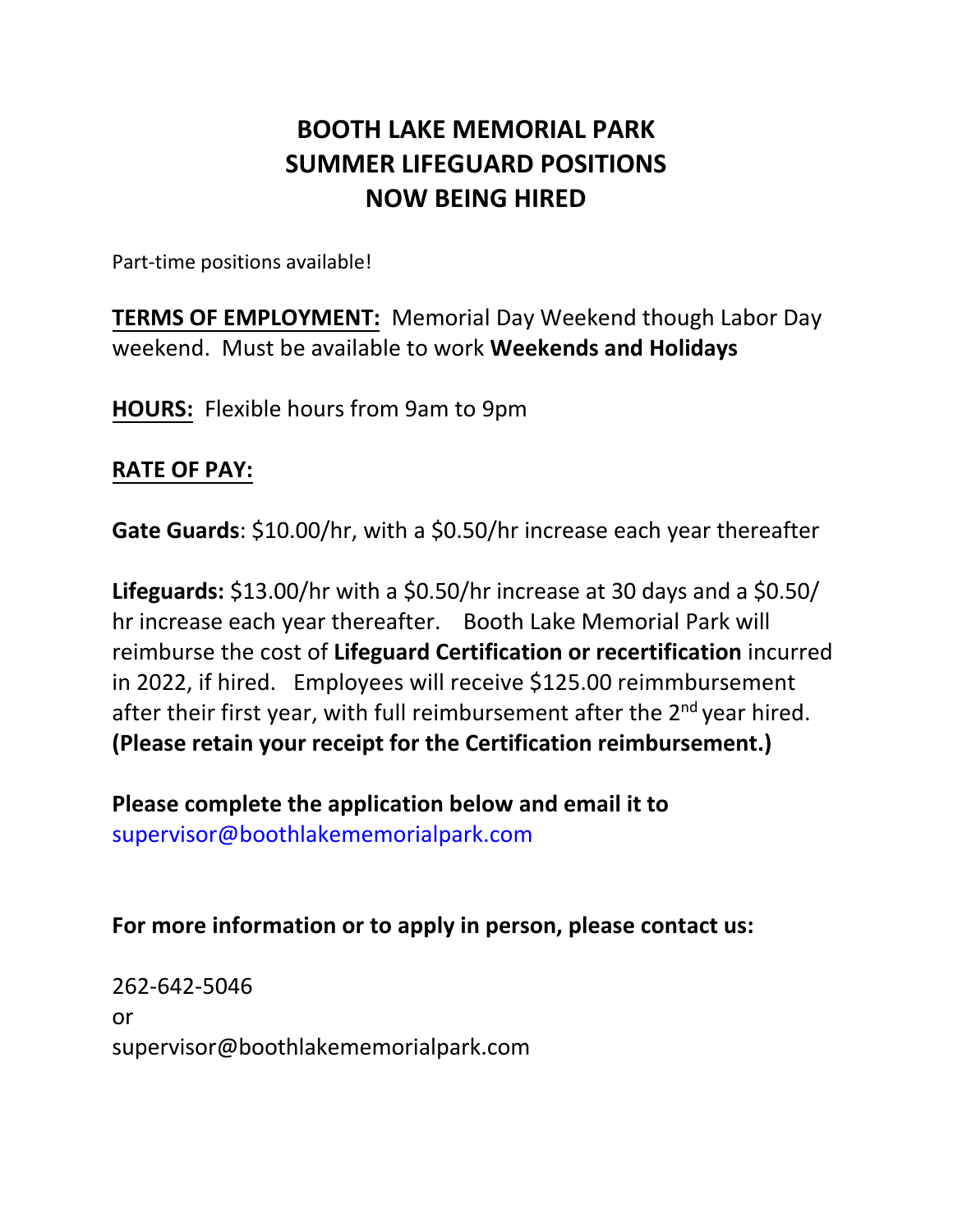## **Booth Lake Memorial Park Application for Employment**

| <b>Personal Information:</b>                                                                                                                                                                                                         |  |
|--------------------------------------------------------------------------------------------------------------------------------------------------------------------------------------------------------------------------------------|--|
|                                                                                                                                                                                                                                      |  |
| Address: Address: Address: Address: Address: Address: Address: Address: Address: Address: Address: Address: Address: Address: Address: Address: Address: Address: Address: Address: Address: Address: Address: Address: Addres       |  |
| Contact Information: example and the contract of the contract of the contract of the contract of the contract of the contract of the contract of the contract of the contract of the contract of the contract of the contract        |  |
|                                                                                                                                                                                                                                      |  |
| Cell Phone: <u>and the contract of the contract of the contract of the contract of the contract of the contract of the contract of the contract of the contract of the contract of the contract of the contract of the contract </u> |  |
| <b>E-Mail Address:</b>                                                                                                                                                                                                               |  |
|                                                                                                                                                                                                                                      |  |
| Position Sought: National Position Sought:                                                                                                                                                                                           |  |
|                                                                                                                                                                                                                                      |  |
| Are You Currently Employed? ______Yes/No                                                                                                                                                                                             |  |
|                                                                                                                                                                                                                                      |  |
| <b>Education:</b>                                                                                                                                                                                                                    |  |
|                                                                                                                                                                                                                                      |  |
| College:                                                                                                                                                                                                                             |  |
| *If Applying for a lifeguard position, are you currently certified: If yes, when does your                                                                                                                                           |  |
|                                                                                                                                                                                                                                      |  |
| (Please provide a copy of your certification to                                                                                                                                                                                      |  |
| supervisor@boothlakememoricalpark.com)                                                                                                                                                                                               |  |